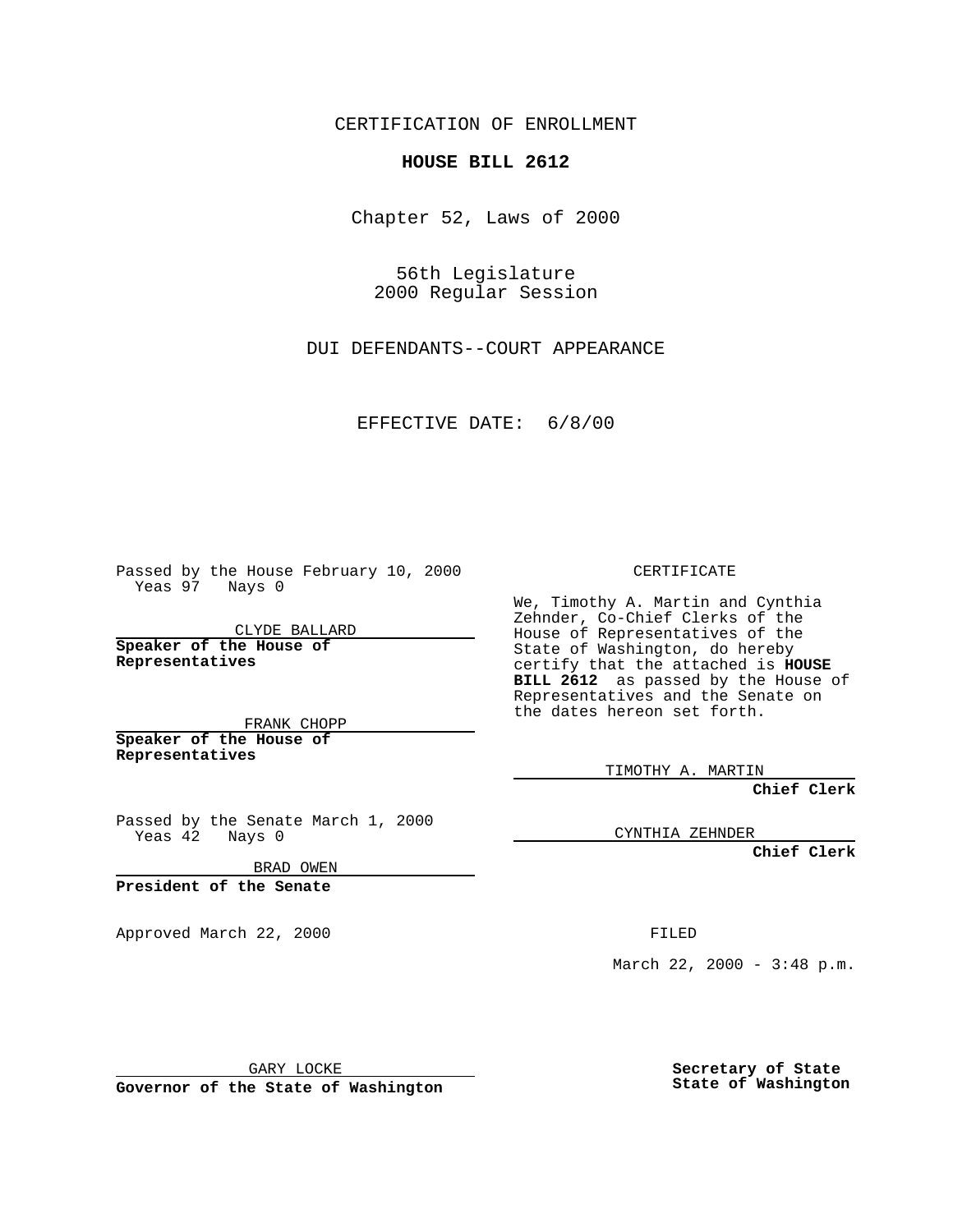## **HOUSE BILL 2612** \_\_\_\_\_\_\_\_\_\_\_\_\_\_\_\_\_\_\_\_\_\_\_\_\_\_\_\_\_\_\_\_\_\_\_\_\_\_\_\_\_\_\_\_\_\_\_

\_\_\_\_\_\_\_\_\_\_\_\_\_\_\_\_\_\_\_\_\_\_\_\_\_\_\_\_\_\_\_\_\_\_\_\_\_\_\_\_\_\_\_\_\_\_\_

Passed Legislature - 2000 Regular Session

**State of Washington 56th Legislature 2000 Regular Session By** Representatives McDonald, Constantine and Hurst Read first time 01/18/2000. Referred to Committee on Judiciary.

1 AN ACT Relating to clarifying when a defendant must appear; and 2 amending RCW 46.61.50571.

3 BE IT ENACTED BY THE LEGISLATURE OF THE STATE OF WASHINGTON:

4 **Sec. 1.** RCW 46.61.50571 and 1999 c 114 s 1 are each amended to 5 read as follows:

 (1) A defendant who is ((arrested for)) charged with an offense involving driving while under the influence as defined in RCW 46.61.502, driving under age twenty-one after consuming alcohol as defined in RCW 46.61.503, or being in physical control of a vehicle while under the influence as defined in RCW 46.61.504, shall be 11 required to appear in person before a ((magistrate)) judicial officer within one judicial day after the arrest if the defendant is served with a citation or complaint at the time of the arrest. A court may by local court rule waive the requirement for appearance within one judicial day if it provides for the appearance at the earliest practicable day following arrest and establishes the method for identifying that day in the rule.

18 (2) A defendant who is charged ((by citation, complaint, or 19 information)) with an offense involving driving while under the